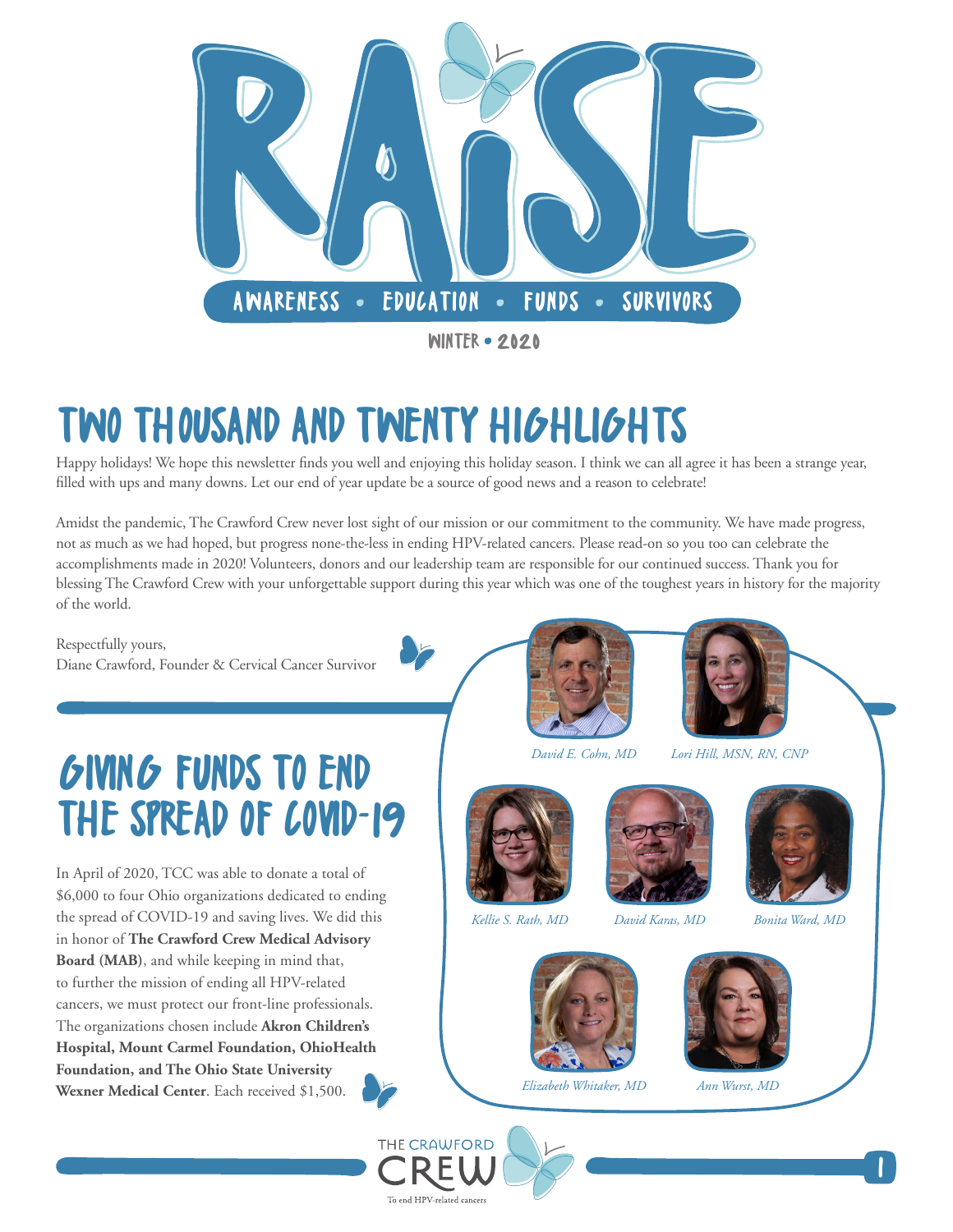# WE'RE IN THIS TOGETHER

Like many other nonprofits, The Crawford Crew was hit hard by the pandemic. Our fundraising goals were, unfortunately, not met. **[The Big](https://columbusfoundation.org/giving-events/big-give-2020)  [Give](https://columbusfoundation.org/giving-events/big-give-2020)** (The Columbus Foundation) and **[GivingTuesday](https://hq.givingtuesday.org/)** (independent nonprofit) took the meaning of "We're in this Together" to another level. They each orchestrated a 24-hour online fundraiser, one in the spring and the other in the fall, which were inclusive and attracted nonprofits and donors from all over the globe. We were thrilled to be part of the giving moment and because of the generosity of so many, \$7,000 were raised for The Crawford Crew. We are grateful to our supporters and are looking forward to participating in 2021!

# STRENGTH IN COLORS VIRTUAL 5K



In August, The Crawford Crew held the **[Strength in Colors Virtual 5K](https://thecrawfordcrew.org/strengthincolors5k/)**! The fundraiser was scheduled to be in person right up until about 10 days before when Genoa Township called us with the news. This was the 2nd time in less than 4 months that our event and fundraising committees had to make a hard stop and start planning again.

Despite the setbacks, over \$9,000 was raised! Our expenses were minimal which meant we had more to give. This would not have been the case had we not been supported by **[TriAd Marketing &](https://triad-inc.com/)  [Media,](https://triad-inc.com/) [Ditty Printing](https://www.dittyprinting.com/)** (medals & signage), **[RacePenguin](http://racepenguin.com/)** (timing & registration) and **[AirWaves](https://airwavesinc.com/)** (race

apparel). The participants, sponsors and partners made our first-ever virtual fundraiser a huge success - thank you!

We chose three beneficiaries who share in our mission; **[Helping Hands Health and Wellness Clinic,](https://www.helpinghandsfreeclinic.org/) [Women in Action Against Cancer](https://www.facebook.com/WIAACC)** and **[Meigs County Cancer Initiative](https://www.meigs-health.com/event/meigs-county-cancer-initiative-inc/)**. Each nonprofit operates with volunteers and they too are small organizations like TCC but have big hearts and big plans to end HPV-related cancers. You can learn about the beneficiaries **[here](https://thecrawfordcrew.org/strengthincolors5k/)**.

### SERVING THE UNDERSERVED

One of the most exciting achievements this year was the forming of a partnership with **[Helping Hands Health and Wellness Center](https://www.helpinghandsfreeclinic.org/)** in Columbus. On November 9th, together we announced the opening of a new Women's Health Program within the clinic. The program offers free female cancer checks and health exams which include a pap test, pelvic exam and a clinical breast exam. Women's health exams are available via appointment and to walk-ins.

The center serves uninsured and underinsured patients, two-thirds of which are women. While a variety of programs are offered for adult men and women, the center was missing a critical service. This new program offers free cervical cancer screenings through Pap testing, and comprehensive female physical examinations which can help detect vaginal, vulvar, and uterine cancers. According to Sarah Gray, the executive director of the center, "Because of our partnership with The Crawford Crew, this new program will allow us to serve approximately 400 patients with 1,000 additional services each year."

Read the news release **[here](https://thecrawfordcrew.org/wp-content/uploads/2020/11/Helping-Hands-Release-1111-Final.pdf)** to learn more.



#### A CERVICAL CANCER-FREE FUTURE: FIRST-EVER GLOBAL COMMITMENT TO ELIMINATE A CANCER

On November 17, 2020, The World Health Organization released a global strategy to accelerate the elimination of cervical cancer. This is the first time that 194 countries have committed to eliminating Cancer, and **WHO** outlines just three key steps to do so. These include vaccination, screening, and treatment. This article emphasizes that are well with the elimination of cervical cancer. This is the first time that 194

2

cervical cancer is a preventable and treatable disease, yet it is the fourth most common cancer among women globally. This is why WHO is fighting against the continuation of neglect by the global health community. The initiative has been celebrated around the world as monuments were illuminated in the cervical teal, including Niagara Falls and The Dubai Frame. Read the entire article [here.](https://www.who.int/news/item/17-11-2020-a-cervical-cancer-free-future-first-ever-global-commitment-to-eliminate-a-cancer)